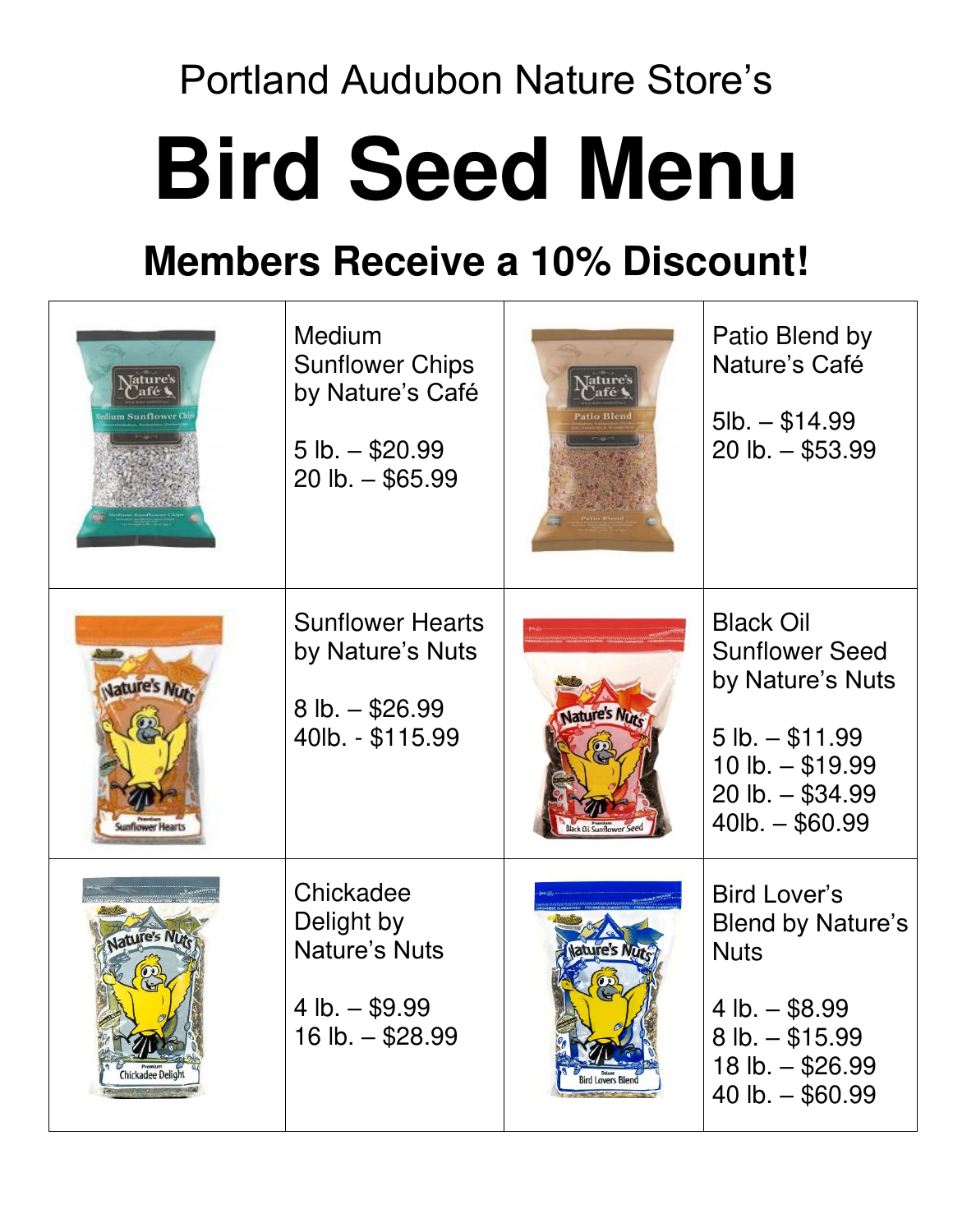| Nature's Nuts<br><b>Mess Supreme</b> | No Mess<br>Supreme by<br><b>Nature's Nuts</b><br>4 lb. $-$ \$10.99<br>$20$ lb. $-$ \$42.99                                | Nature's Nute                                                                                                  | No Sprout Blend<br>by Nature's Nuts<br>4 lb. $-$ \$12.99<br>$20$ lb. $-$ \$42.99     |
|--------------------------------------|---------------------------------------------------------------------------------------------------------------------------|----------------------------------------------------------------------------------------------------------------|--------------------------------------------------------------------------------------|
| Nature's Nut.<br>le In-Shell Peanuts | Whole In-Shell<br>Peanuts by<br>Nature's Nuts<br>10 lb. $-$ \$32.99                                                       | Nature's Nute                                                                                                  | <b>Wild Finch Blend</b><br>by Nature's Nuts<br>4 lb. $-$ \$11.99<br>$25lb. - $46.99$ |
| Nature's Nute<br>lyjer Seed          | <b>Niger Thistle</b><br>Seed by Nature's<br><b>Nuts</b><br>4 lb. $-$ \$15.99<br>$8$ lb. $-$ \$24.99<br>15 lb. $-$ \$40.99 | <b>ature's Nuts</b><br><b>Cracked Corn</b>                                                                     | <b>Cracked Corn by</b><br><b>Nature's Nuts</b><br>4 lb. $-$ \$5.99                   |
| Woodpecker Fruit & Nu                | <b>Woodpecker Fruit</b><br>and Nut Blend by<br><b>Nature's Nuts</b><br>4 lb. $-$ \$9.99                                   | Wild<br>Delight<br><b>SIZZLE N' HEAT</b><br>Squirrels Taste The Heat,<br>Birds Don't!<br><b>SIZZLE N' HEAT</b> | Heat n' Sizzle by<br><b>Wild Delight</b><br>$5lb. - $25.99$<br>20 lb. - \$61.99      |